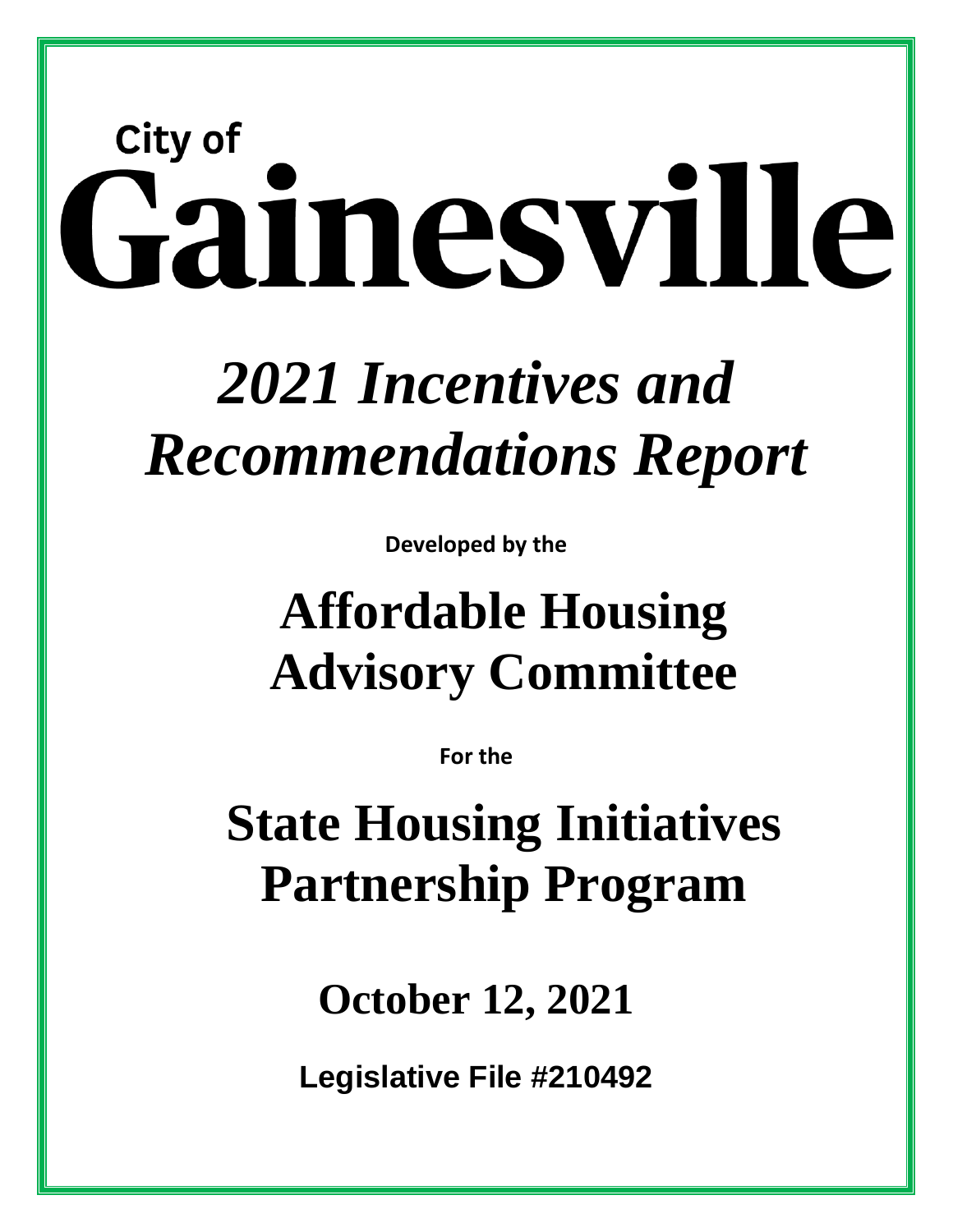#### **City of Gainesville Affordable Housing Advisory Committee 2021 Incentives and Recommendations Report**

# **I. Background**

Chapter 420, Part VII, of the Florida Statutes requires that the City of Gainesville establish an Affordable Housing Advisory Committee (AHAC); and Section 14 of the City Code actually establishes the Committee. The primary purpose of the AHAC is to recommend specific initiatives and incentives to encourage or facilitate affordable housing within the City. The State mandates similar committees for each City and County that receives state funds under the State Housing Initiatives Partnership (SHIP) Program.

Within this report, the terms "Low-Income, Very-Low-Income and Extremely-Low-Income" occur several times. While the affordability level of units built with any of the various incentives discussed, must be determined by the Gainesville community, in this report, the terms are defined by the U.S. Department of Housing and Urban Develop Income Limits for 2021. Those limits are shown in the chart contained in Attachment 1.

In general terms, when this report mentions "affordable housing," it is referring to housing that is affordable to low-income persons. More specifically, in this report, "affordable housing" means housing, where the total monthly cost of that housing (including taxes, insurance, and utilities) is less than 30 percent of the household's total monthly income.

#### **Composition of AHAC**

The AHAC may consist of eight to eleven citizens appointed by the City Commission. One of those citizens must be a City Commissioner, while the remaining seven to ten AHAC members must represent at least six of the following eleven categories:

- a citizen who is in the home building industry, including affordable housing;
- a citizen who is in the banking or mortgage banking industry related to affordable housing;
- a citizen who represents labor engaged in home building, including affordable housing;
- a citizen who advocates for affordable housing for low-income persons;
- a citizen who is a for-profit provider of affordable housing;
- a citizen who is a not-for-profit provider of affordable housing;
- a citizen who is a real estate professional related to affordable housing;
- a citizen who serves on the local planning agency;
- a citizen who resides in the City of Gainesville;
- a citizen who represents employers within the City of Gainesville; and
- a citizen who represents essential services personnel.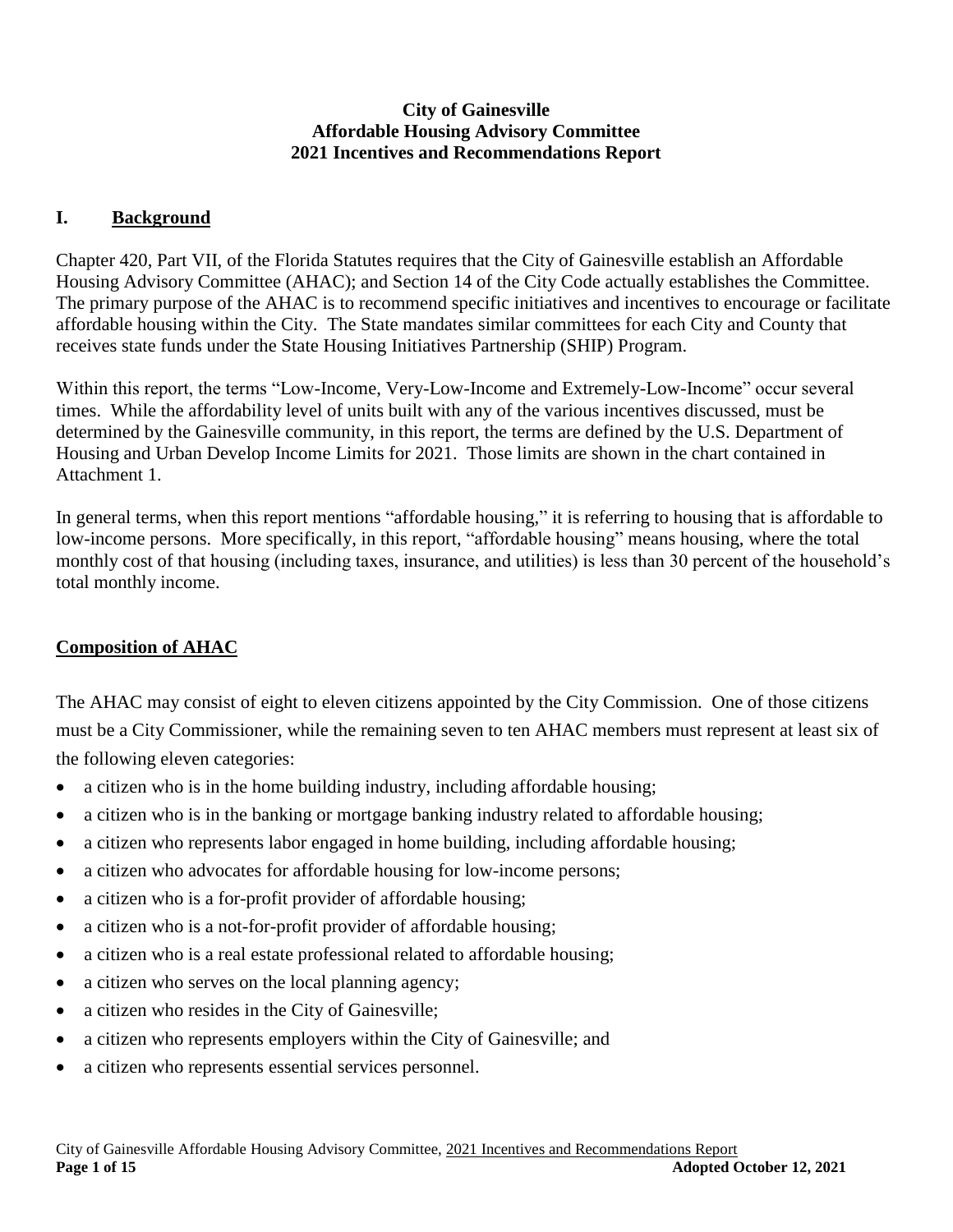#### **AHAC Mandate**

For the City to remain eligible to receive SHIP Program funds, the AHAC shall annually review the City's comprehensive plan, land development regulations, ordinances, policies and procedures. Based on that review, the AHAC shall submit an Incentives and Recommendations Report (IRR) to the City Commission. That report shall recommend specific actions or initiatives to encourage or facilitate affordable housing, while protecting the ability of property to appreciate. The recommendations may include the modification or repeal of existing policies, procedures, ordinances, regulations, or plan provisions. Modifications may include exceptions for affordable housing. The recommendations may also include the adoption of new policies, procedures, regulations, ordinances, or plan provisions. Additionally, the AHAC report shall recommend and evaluate the implementation of local housing incentive strategies in the following areas:

- 1) Expedited processing of approvals of development orders or development permits issued by the City for affordable housing projects, including without limitation, building permits, zoning permits, subdivision approvals, rezonings, certifications, special exceptions, variances, or any other official action of local government having the effect of permitting the development of land for affordable housing.
- 2) Establishment of a process by which the City considers the impact on the cost of housing before adoption of policies, procedures, ordinances, regulations or plan provisions.
- 3) Modification of impact fee requirements, including reduction or waiver of fees and alternative methods of fee payment for affordable housing.
- 4) Allowance of flexibility in densities for affordable housing.
- 5) Reservation of infrastructure capacity for housing for low- and very-low-income persons.
- 6) Allowance of affordable accessory residential units in residential zoning districts.
- 7) Reduction of parking and setback requirements for affordable housing.
- 8) Allowance of flexible lot configurations, including zero lot line configurations, for affordable housing.
- 9) Modification of street requirements for affordable housing.
- 10) Preparation of a printed inventory of locally owned public lands suitable for affordable housing.
- 11) Support of affordable housing development near transportation hubs and major employment centers and mixed-use developments.
- 12) Other affordable housing incentives identified by the advisory committee.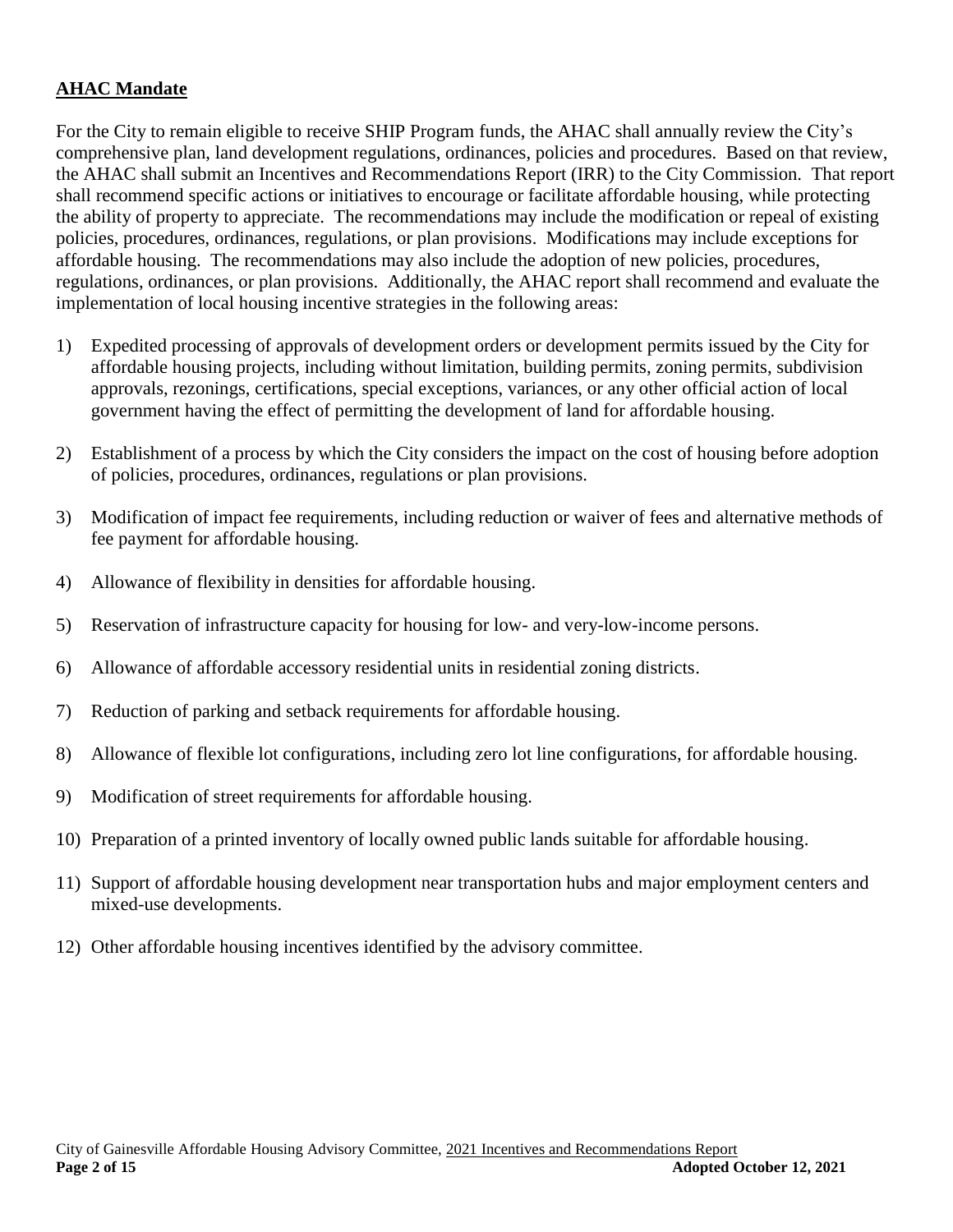# **General Comments**

To begin to address its housing needs, the community should recognize the following factors:

- 1. Many people discuss housing problems, including the need for more affordable housing, as if they are the same as equity or disparity problems. In fact, they are related, but not the same. Housing problems are a component of, not the whole of, the Gainesville/Alachua County Community's equity and disparity problems. Providing more affordable housing can help alleviate, but not eliminate, the problem of racial, economic, educational, health, geographic and other disparities. Experience and data, however, suggest that a comprehensive approach, addressing many factors, is needed to even begin dealing with these problems. Those factors include economic development, the educational system, the justice system, the health care system and other factors.
- 2. The community's housing problems go beyond just the high cost of housing and the lack of affordable housing. These problems include the lack of housing choice (including size, type, cost, and location), the condition of housing, and the loss of community history and character.
- 3. There is no quick fix. Any solution will take time. This includes changing community attitudes about housing, changing land use patterns, changing land development regulations, and actually permitting and constructing residential buildings. The City must consider realistic timeframes for changes.
- 4. Home ownership is a proven method to build wealth in individuals, and in a community. For that reason, homeownership should be encouraged and promoted. However, to truly meet the community's needs, other viable, affordable options (i.e., rental housing) must also be available.
- 5. Governments and non-profits cannot solve the community's housing problems. Even the combined resources of the Federal, State, County and City Governments are insufficient. In other words, the community needs to find a way to engage market forces and to encourage private sector investment in affordable housing.





- 6. The community has many options available to help address its housing problems. Although none of those options, by itself, will solve the problem. Each option can contribute to the solution. In other words, the community needs to use all the "tools" in its "toolbox" to address housing problems. Historically, however, the Gainesville/Alachua County community has used some, but not all of the available tools.
- 7. The community has utilized tools such as government funding programs, including LIHTC, SAIL, SHIP, CDBG and HOME; and governmental agencies such as the Gainesville and Alachua County Housing Authorities. Nonprofit organizations (often partially funded by government programs) such as Habitat for Humanity and Neighborhood Housing Development Corporation, have also been an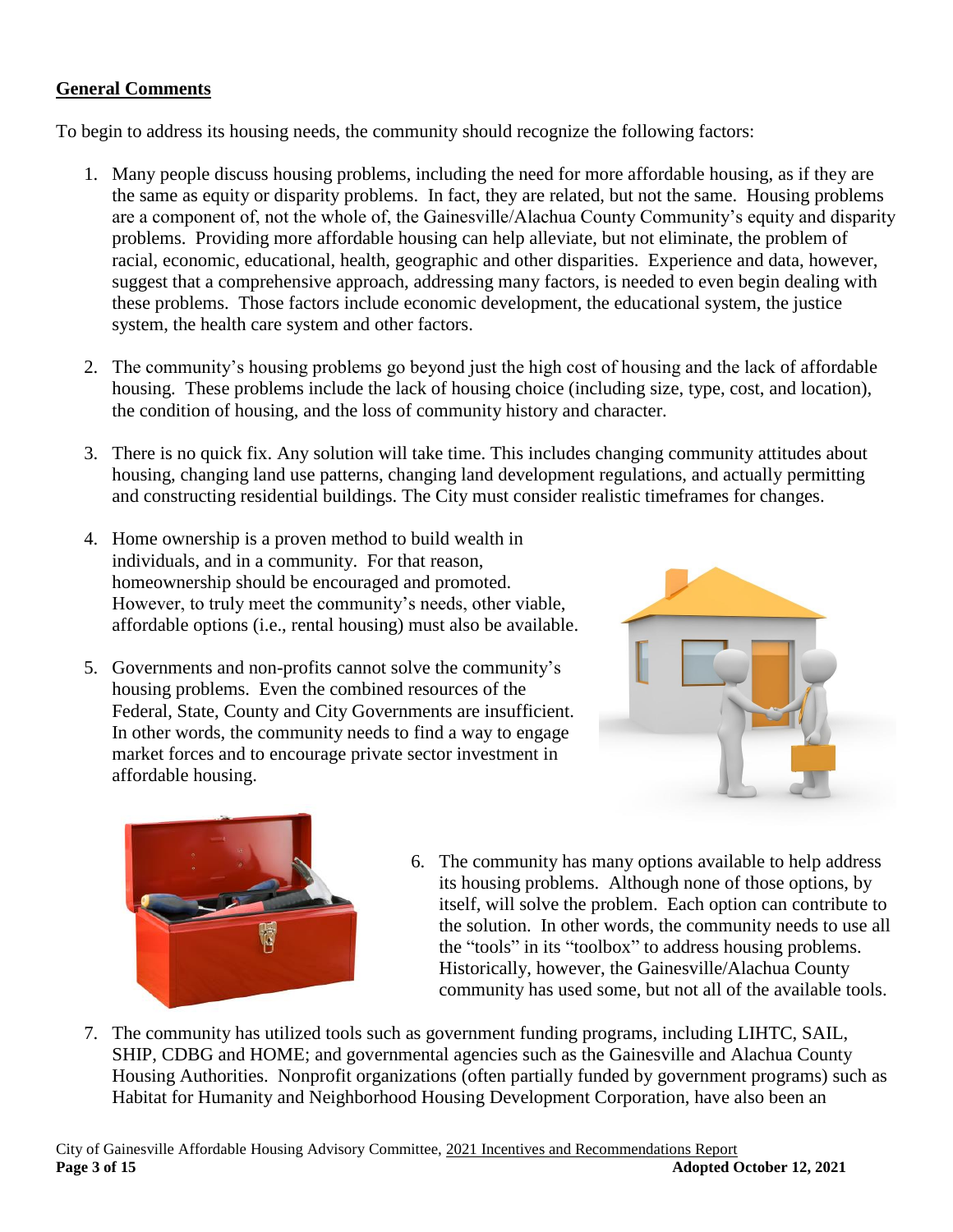important tool used to provide affordable housing in the Gainesville/Alachua County community. In fact, if it chose to, the community could increase its reliance on these tools by increasing private donations or by approving additional local taxes, fees and/or bonding to increase funding for affordable housing.

- 8. Funding for government funded housing programs is inconsistent and insufficient to meet the demand for affordable housing. In Gainesville and Alachua County, local government administered programs include home repair, home replacement, down payment assistance, mortgage foreclosure intervention, rental assistance, eviction prevention, and counseling and training (for more information visit the City's Housing and Community Development Division website at <http://www.cityofgainesville.org/HousingCommunityDevelopment.aspx> or the County's Housing Programs website at [https://alachuacounty.us/Depts/CSS/House/Pages/housing.aspx\)](https://alachuacounty.us/Depts/CSS/House/Pages/housing.aspx). Some federal and state programs (e.g., Low-Income Housing Tax Credits and State Apartment Incentive Loan) occasionally build large apartment complexes, usually 60 to 100 units (for more information, visit the Florida Housing Finance Corporation's website at [https://www.floridahousing.org/home\)](https://www.floridahousing.org/home). Smaller nonprofits build 10 to 20 single family homes per year. The two Public Housing Authorities provide approximately 900 units of public housing and nearly 2,800 housing vouchers each year.
- 9. Besides funding programs, the City and County can also use regulatory incentives and requirements (sometimes referred to as carrots and sticks) to encourage the private for-profit sector to build affordable housing. Those "carrots and sticks" include incentives and regulations like flexible zoning that allows density and height bonuses in exchange for providing affordable housing, and planned development requirements for the provision of affordable housing. In contrast to funding nonprofit organizations and government programs, the community has used this tool only on very rare occasions.

Essentially, the City has not yet determined what combination of incentives and regulations are necessary for the private sector to agree to include affordable housing in new developments. That is because the City has almost never offered any such incentives. Although the use of these incentives and regulations is often discussed in the City's Comprehensive Plan, implementing those incentives requires adopting land development regulations. Even in the few instances when incentives have been included in the land development regulations, these provisions are seldom used or re-evaluated (See the Density Bonus Manual).

To better evaluate the possibility of using regulatory incentives and requirements, the City has retained a consultant to study and recommend an Inclusionary/Exclusionary Housing Policy. A final report from the consultant is anticipated by the end of 2021.

- 10. Florida State Law, including House Bill 7103 (adopted in 2019), allows Cities and Counties to use incentives to encourage the provision of affordable housing. Conversely, State Law makes it difficult to require the provision of affordable housing as a condition for development.
- 11. Our community's reliance on nonprofit organizations and government funding programs has resulted in few affordable housing options for most low-income residents. Those options include large rental apartment complexes (often located East of Main Street, where land values are lower), and older homes whose "life" has been extended through a home repair program. In contrast, a well-designed incentive program could result in a portion of many new developments, all around the City, housing low-income households. In other words, more location choices for low-income residents.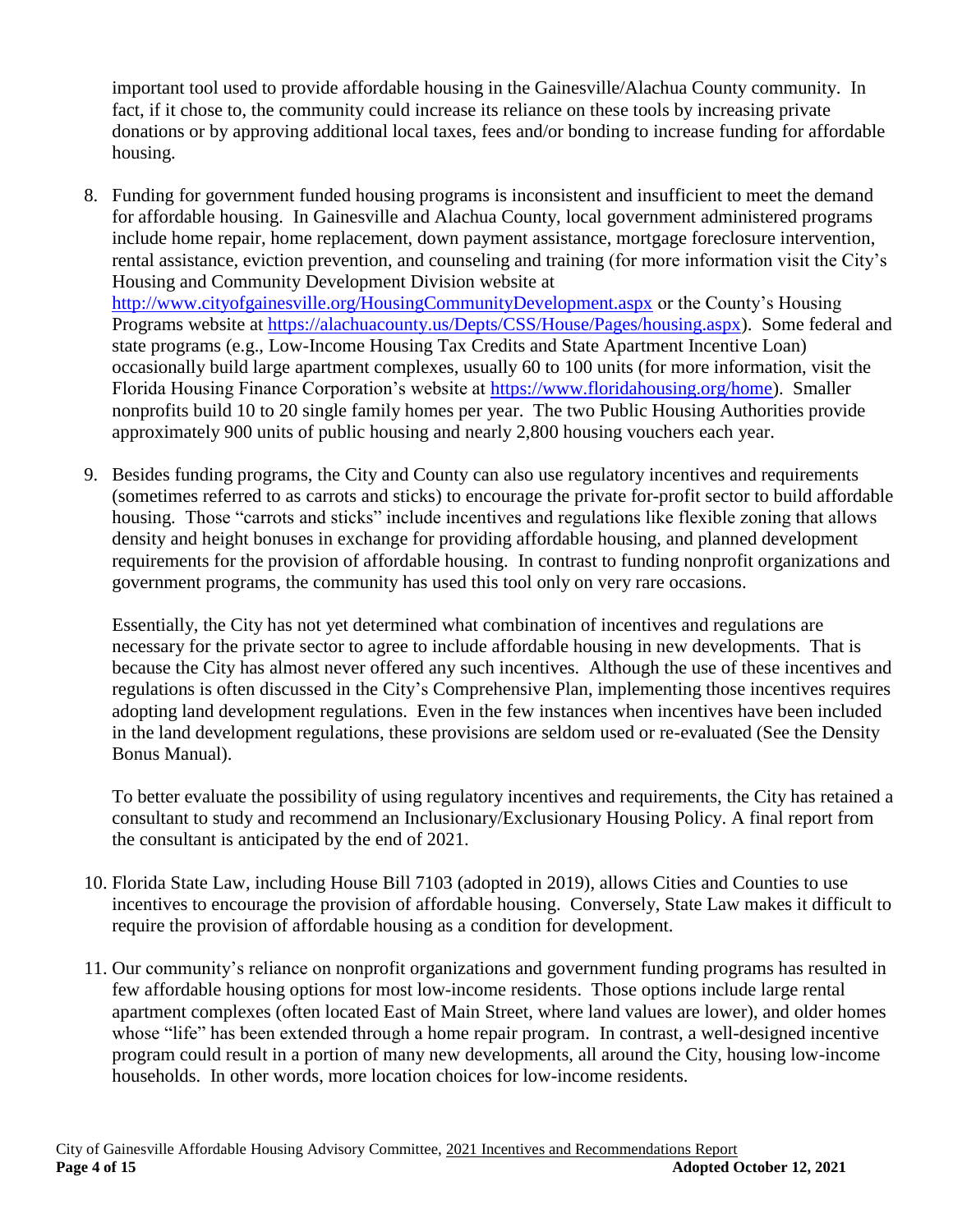12. Many of the issues related to land development in general, and housing and affordable housing in particular, can be complicated and confusing. The same term often has different meanings to different people. City and County representatives have a responsibility to try to communicate in simple, clear language. The Community, in general, would benefit from a better understanding of the entire development process.

While methods such as providing additional funds or providing more support to nonprofits can be useful ways to create affordable housing, they are not within the scope of this report. This document focuses on regulatory incentives and regulations that impact the cost of housing and the availability of affordable housing. To that end, the AHAC aims to identify ways to encourage affordable housing that are cost effective, environmentally sound, socially equitable and supportive of broad community goals. Beyond this report, the AHAC will seek to continue further study and dialogue on this subject. We welcome the input, ideas and suggestions of our entire community in this endeavor.

# **II. Citizen Engagement**

Previously, the state required IRRs to be submitted at least once every three years. However, in 2020, the State

legislature increased that frequency to every year, beginning in 2021. As a result of that action, it has only been 2 years since the IRR underwent a major update.

With the COVID-19 Pandemic continuing through 2021, all levels of government faced citizen engagement challenges. To be consistent with health and safety guidelines, many public meetings were conducted virtually (via software such as Zoom, Teams, or Webex), rather than in-person. The City of Gainesville often used that option, especially in the first half of 2021.



The City provided all citizens and stakeholders several opportunities to contribute to the development of this report. Those opportunities began with three AHAC public meetings, at which AHAC discussed incentives and recommendations to address housing and housing related problems. AHAC began each of these meetings at 6:00 p.m. and ended them between 7:30 p.m. and 8:00 p.m. These meeting were conducted on the dates shown below.

- March 9, 2021 via Zoom
- $\bullet$  May 11, 2021 via Zoom
- September 14, 2021 at the Thomas Center, Building A, 302 NE  $6<sup>th</sup>$  Avenue

The City used several strategies to inform the public of these meetings. Perhaps most importantly, the City developed a direct email distribution list consisting of approximately 230 addresses to personally invite people to the May and September meetings. That email distribution list included neighborhood representatives, nonprofit organizations, the media, the development community, lenders, City staff, members of other advisory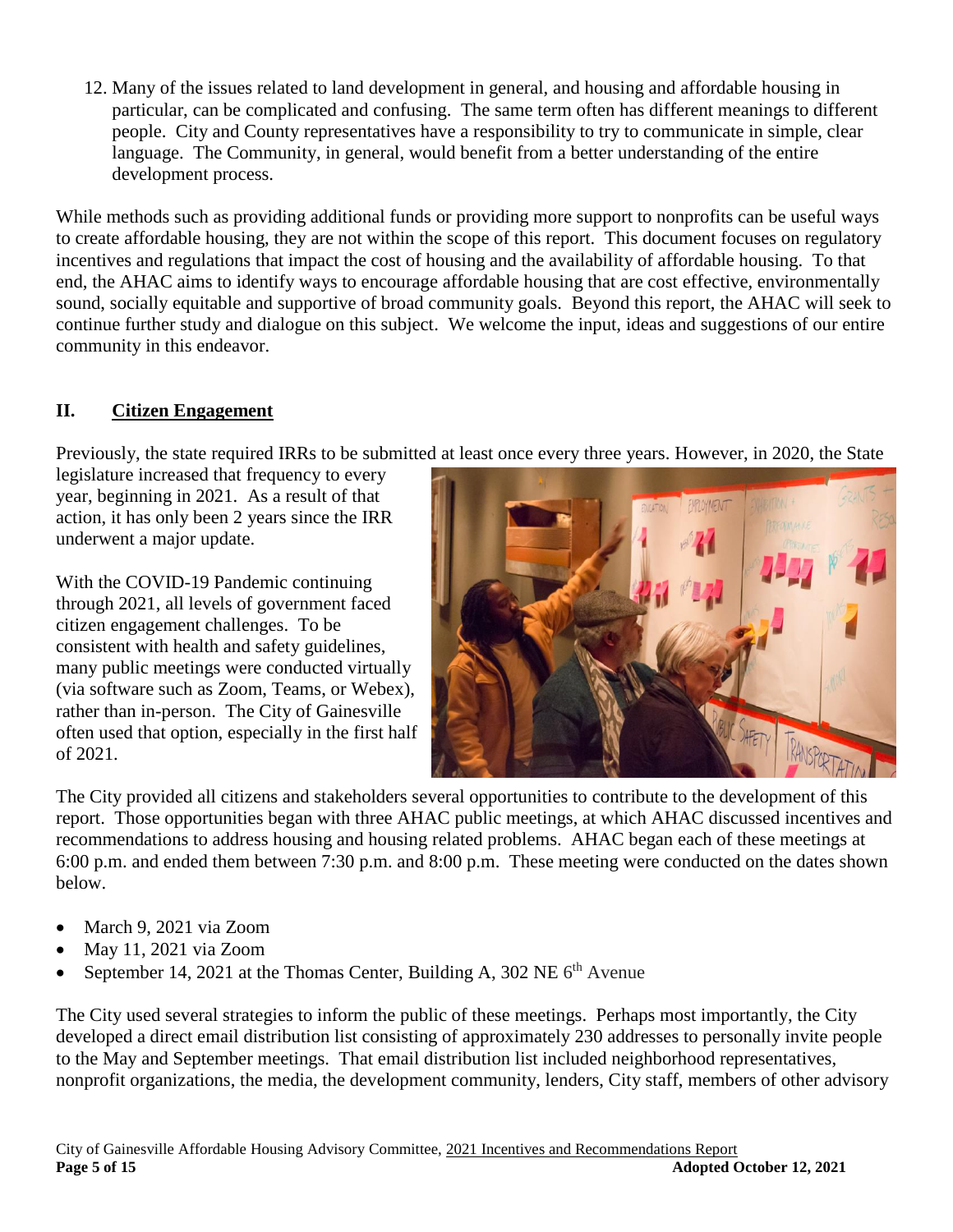boards, individuals who previously requested to be notified or had expressed interest in housing issues, and others. The September email included a link to a Draft of the City's 2021 IRR.

In addition, the City posts notices of all AHAC meetings on the City's website and various newsletters and social media platforms.

Subsequently, on October 12, 2021, the AHAC held a public hearing to receive public input regarding the IRR. The AHAC's IRR was presented at the public hearing and, after receiving public comment, approved by the AHAC. In addition to the public notice methods used for the three previous public meetings, the public hearing was noticed as a public hearing in the Gainesville Sun and the Gainesville Guardian; and was included in a separate affordable housing focused email from the City's Communications and Engagement Department to approximately 3,000 addresses.

# **III. Incentives & Recommendations**

Several incentives discussed below (specifically Incentives 3, 6, and 7) have at least some economic value to developers. These incentives deal with density, building height, setbacks, lot configuration and tree mitigation. Because these incentives have economic value, a reasonable person would conclude that at least some developers would be willing to provide something, such as affordable housing, in exchange for that value.

Given that government cannot subsidize enough affordable housing to meet the City's need, AHAC generally recommends the following for Incentives 3, 6, and 7:

If and when the City decides to use any of these four incentives, the City should significantly revise its Comprehensive Plan and Land Development Regulations to link any use of the incentives to the provision of affordable housing. Essentially, this means requiring developers that choose to accept the incentive, to legally commit themselves to providing affordable housing, in exchange for receiving the benefit of the incentive. This can only be done after a great deal of public engagement to address the numerous questions such a revision would generate. At a minimum, those questions would include the following:

- How much affordable housing would the City require (i.e., how many units)?
- How affordable would the housing need to be?
- How long would the housing remain affordable?
- How, and by whom, would this requirement be monitored and enforced?
- What would be the cost of monitoring and enforcement, and who will pay it?
- What penalties would be implemented if the required affordable housing was not provided?
- How much, if any, would the provision of affordable housing increase the cost of other units?
- Would there be any places or circumstances where these incentives could not be available?
- Would there be a minimum development size threshold for these incentives to be available?
- How would the City evaluate the success of the incentives, and if necessary, change them?

# **1) The processing of approvals of development orders or permits, as defined in s.163.3164 for affordable housing projects is expedited to a greater degree than other projects.**

# **Discussion**

The City's Housing and Community Development Division staff certifies as "Affordable Housing Projects" residential projects that are either, funded by SHIP, CDBG, HOME, Low-Income Housing Tax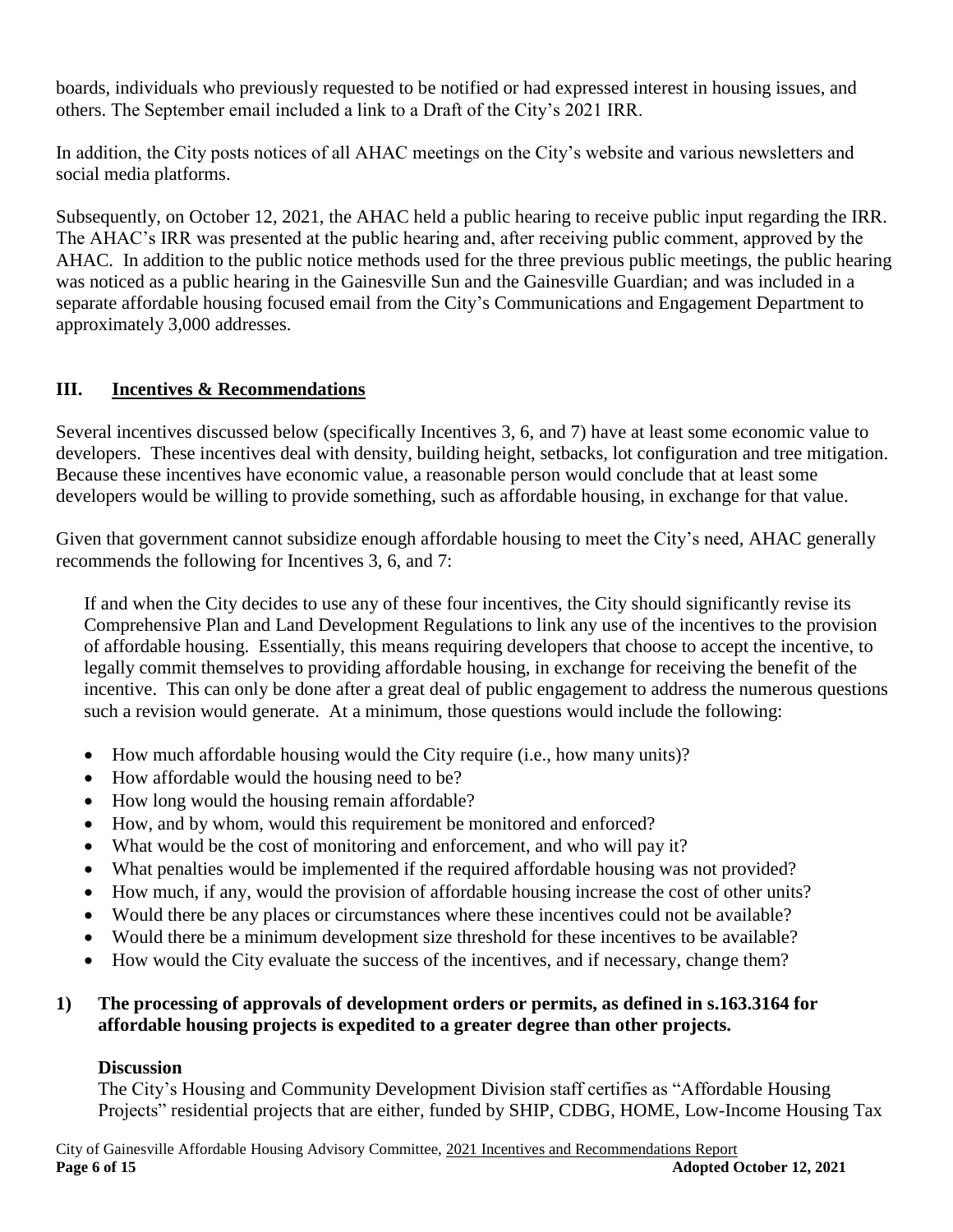Credits, the State Apartment Incentive Loan program, or similar programs; or built by nonprofit affordable housing providers like Habitat for Humanity and Neighborhood Housing Development Corporation. The City expedites Affordable Housing Projects in the two ways listed below.

- The Building Department expedites the review and inspection of Affordable Housing Projects to a greater degree than other projects.
- The Planning Department offers the affordable housing concept review and approval process to help Affordable Housing Projects meet the requirements of several State of Florida affordable housing programs (including the Low-Income Housing Tax Credit Program, and the State Apartment Incentive Loan Program). In addition to verifying that the project location has the appropriate zoning for the project, this review process notifies applicants of potential problems that would need to be addressed prior to final approval. The money saved by developers through the early review of the project can result in the delivery of housing at a lower cost than it would have been without the information generated by that review.

# **AHAC Recommendation**

The Building and Planning Departments should continue their current programs to expedite affordable housing projects. The Housing and Community Development Division should expand the types of projects that it will certify as "Affordable Housing Projects" to include For-Profit projects that include affordable housing. Additionally, the City should develop written guidelines that clearly describe which projects will be expedited. Those guidelines should include a minimum percentage of units that must be affordable in order for the project to be expedited. Finally, if the City implements Incentives 3, 6, or 7, projects that use those incentives should also be expedited.

# **2) Modification of impact fee requirements including reduction or waiver of fees and alternative methods of fee payment.**

#### **Discussion**

The City does not require the payment of impact fees for new development.

#### **AHAC Recommendation**

Not applicable.

# **3) Allowance of flexibility in densities for affordable housing.**

#### **Discussion**

Currently, the City allows a wide variety of densities. This helps to provide many market rate housing choices for most residents of Gainesville. Nevertheless, Gainesville's experience with increasing density has been mixed. Generally, increasing density increases development potential and increases property values, both of which can spur development and redevelopment. While there are several benefits of development and redevelopment, they can increase the cost of both land and housing, and reduce the amount of affordable housing. This often results in the displacement of low-income renters and property owners.

At the same time, increased density is often a windfall for developers and large property owners. For that reason, the City is reasonable to think that under certain circumstances, developers would provide affordable housing in exchange for increased density.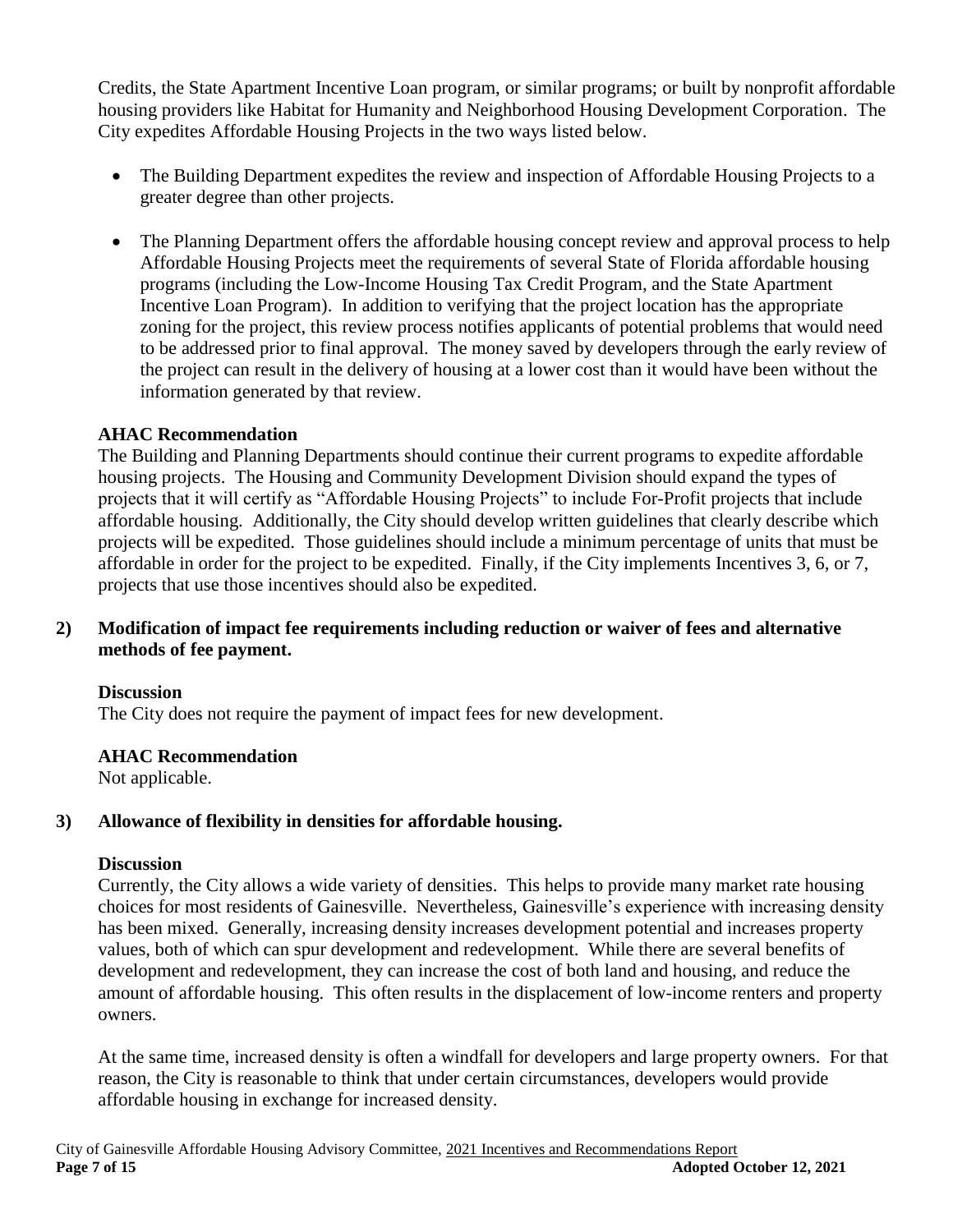Additionally, experience indicates that in several zoning districts that permit multiple-family development, the allowed density often exceeds the market demand. For that reason, in those districts, height, not density is the limiting factor. Therefore, in those districts, the City is reasonable to think that under certain circumstances, developers would provide affordable housing in exchange for increased height.

Land use intensity, including height and density, will probably be discussed in a study of Inclusionary and Exclusionary Zoning that is currently being conducted by a Consultant for the City.

#### **AHAC Recommendation**

The City should consider revising its Comprehensive Plan and Land Development Regulations in two important ways. These changes can and should be implemented simultaneously. The first way would be to increase maximum residential densities and/or height limits, in at least some residential districts. The second way would be to link any density and/or height limit increase to the provision of affordable housing. In other words, the increase would not be by-right, it would be an incentive that would only be available to developments that legally commit themselves to providing affordable housing.

If the City implements this incentive, it should recognize a potential "loop-hole." That loop-hole is that this incentive only works if the access to the additional density is through the provision of affordable housing, not by-right. If property owners can obtain the additional by-right density by changing their zoning or comprehensive plan land use designations, then they have no reason (or incentive) to provide affordable housing.

#### **4) Reservation of infrastructure capacity for housing for low- and very-low-income persons.**

#### **Discussion**

The City plans ahead to ensure that there is adequate infrastructure capacity to accommodate all new development. Part of that planning includes extensive coordination with various Federal, State, Regional and County Agencies. At present, GRU maintains sufficient water and wastewater treatment capacity. Each development is required to demonstrate that it provides the minimum stormwater retention level of service through either on-site retention or a coordinated system.

For automobiles, nearly all roads in the City operate at or better than the adopted level of service. The Transportation Mobility Program Area allows for development, such as urban redevelopment and infill development, to occur along roads that operate below their adopted level of service. Although the City may permit the development, the exemption does not relieve the developer from various improvements stated in the Transportation Mobility Element of the Comprehensive Plan.

#### **AHAC Recommendation**

Continue to monitor current and projected infrastructure needs. Identify and utilize adequate funding sources to enhance network connectivity and integration of transportation modes to meet future housing needs and enhance mobility and accessibility.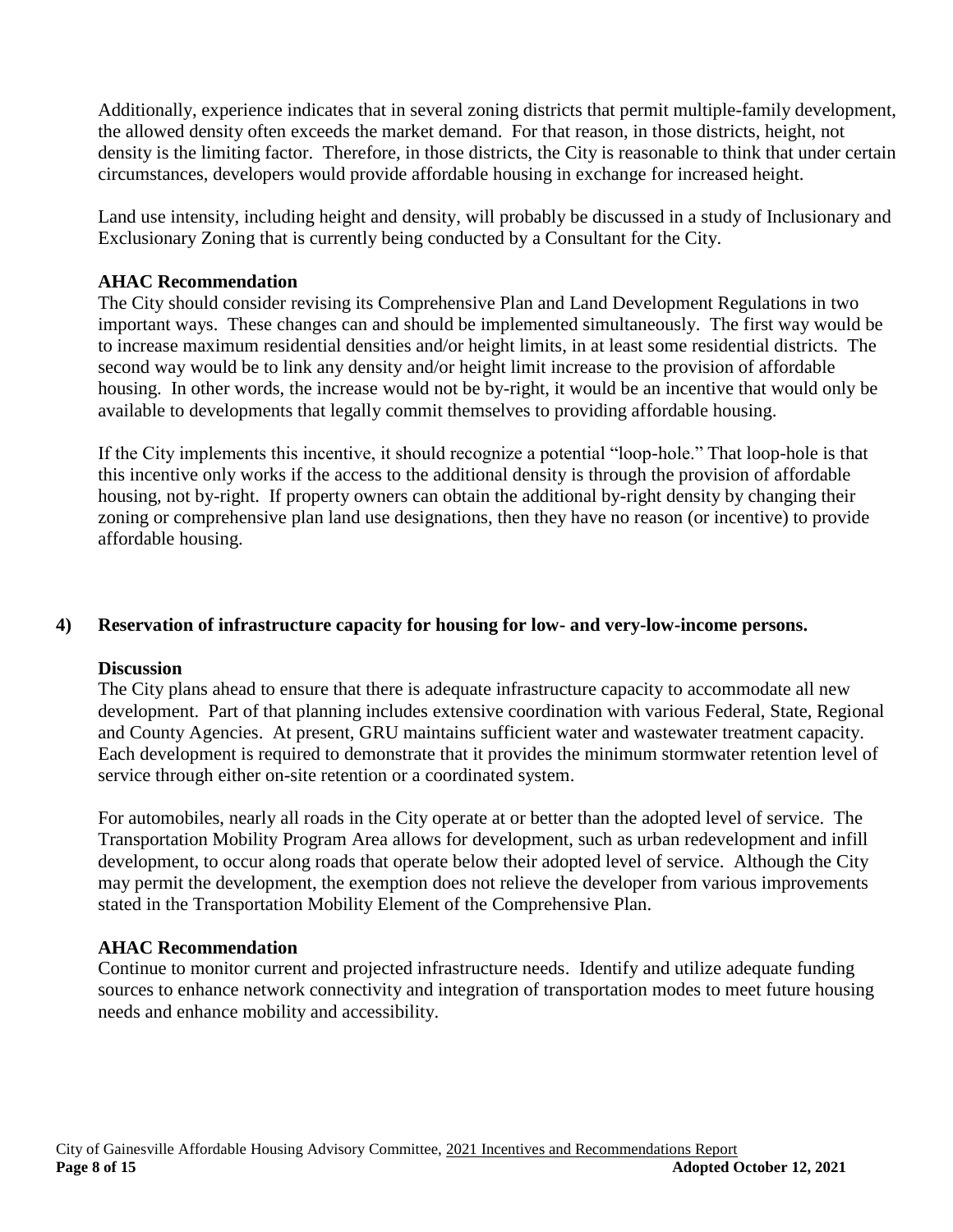#### **5) Allowance of accessory residential units in residential zoning districts.**

#### **Discussion**

The City's land development code defines an Accessory Dwelling Unit (ADU) as "an independent selfcontained dwelling unit with kitchen and bathroom facilities, on the same lot as an associated primary use or structure. An ADU may be within, attached to, or detached from a primary structure." ADUs, are essentially the same as accessory residential units.

On September 3, 2020, the City Commission adopted Ordinance #190988, which increased allowances for ADUs in several ways, including removing most of the restrictions on ADUs in single family zoning districts, and allowing up to two ADUs, with some restrictions, on a lot.

ADUs cannot be required to be affordable to low-income households. In fact, sometimes they are not affordable to low-income households. Nevertheless, they were historically an effective means to provide mixed-income housing widely dispersed throughout the City. In fact, some ADUs currently exist in several of the City's older single-family residential neighborhoods. A potential benefit of ADUs is that they can provide affordable housing at little government cost, in neighborhoods where it is otherwise costly or impractical to create new affordable housing. These include neighborhoods that are close to employment centers, healthcare services, financial services, recreational services, educational services, and transportation services. ADUs can also generate a revenue stream to existing homeowners, making their home ownership more affordable and funding better property maintenance (as long as the homeowner that built the ADU maintains ownership of the property).

Traditionally, many Gainesville residents have had major concerns about the impacts of ADUs on neighborhood quality of life. Those concerns are greatest in the neighborhoods close to the University of Florida, where many anticipate that the demand for ADUs is the highest. The conversion of owner occupied units to rental units has already had a large negative impact on many aspects of these neighborhoods. As a result, for many years, residents coordinated to create a vocal and well-organized opposition to any attempts to expand allowances for ADUs.

It may be too soon to measure the impact of Ordinance #190988. For the time period since that ordinance was adopted, the City has experienced neither a large increase in affordable residential units, nor a large increase in student rentals within traditionally single family neighborhoods. In the 12 months since the ordinance went into effect, the City has received only six applications for ADU permits. Two of those have been approved, while four are being reviewed. The two that have been approved have not yet received final inspection approval.

The information suggests that simply removing restrictions and allowing ADUs may not be a sufficient incentive for property owners to build ADUs, particularly affordable ADUs. However, there may be efficient ways to encourage such development. For example, the City's Housing Action Plan (HAP) proposes that for a relatively low cost, the City could significantly reduce approval times (and thereby reduce development costs) by developing and distributing "pre-approved" or "model" plans for ADUs.

In addition, based on the experience of other cities, the HAP and other documents suggest that Gainesville could partner with other local organizations (such as banks, credit unions, housing authorities, and nonprofit organizations) to develop a revolving loan fund to help property owners build ADUs that meet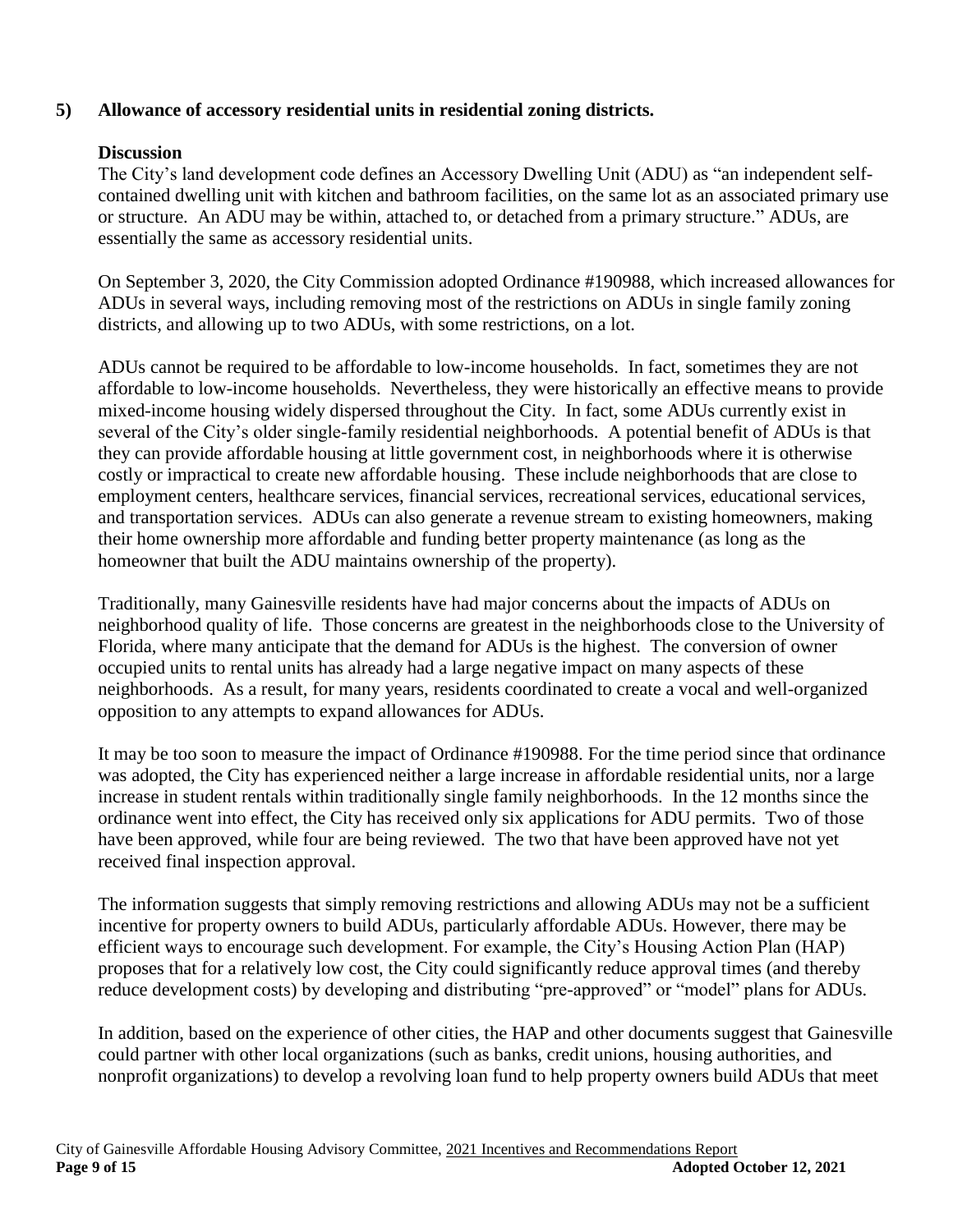certain conditions. Those conditions would include a requirement that the units must be rented to income qualified households, at affordable rates, for a certain amount of time.

#### **AHAC Recommendation**

In the short-term, the City should develop and make available pre-approved plans for ADUs. In the longer-term, the City should consider ways to partner with other local organizations (such as banks, credit unions, housing authorities, and nonprofit organizations) to develop a revolving loan fund to help property owners build ADUs that meet certain conditions. Those conditions would include a requirement that the units must be rented to income qualified households, at affordable rates, for a certain amount of time.

# **6) Reduction of parking and setback requirements for affordable housing.**

# **Discussion**

Future Land Use Element Policy 1.2.4 of the City's Comprehensive Plan and the Land Development Code, allow for reduced parking requirements, where appropriate. In instances where analysis demonstrates that a proposed use will generate less parking than the minimum required by City ordinances, a City process allows for the reduction of required parking spaces.

The City's current parking regulations require fewer parking spaces for low- and moderate-income housing. City code currently requires one parking space per bedroom for market rate multiple-family housing.

In contrast, reducing setbacks currently requires a variance for individual lots or a Planned Development Approval for a subdivision. In both instances, the provision of affordable housing is not a criteria. For subdivisions, this is an instance, like additional density, where the City controls an item of value to some developers. For that reason, the City could adopt an incentive, essentially stating that reduced setbacks are available only when a certain amount of affordable housing is provided.

# **AHAC Recommendation**

The City should continue reduced parking requirements for affordable housing. Additionally, the City should revise its land development code to make reduced setbacks for Planned Development Subdivisions available only if a certain amount of affordable housing is provided. Finally, the City should also consider allowing reduced setbacks for subdivisions that provide a certain amount of affordable housing (and perhaps meet certain other standards), without requiring those subdivisions to go through the entire Planned Development process.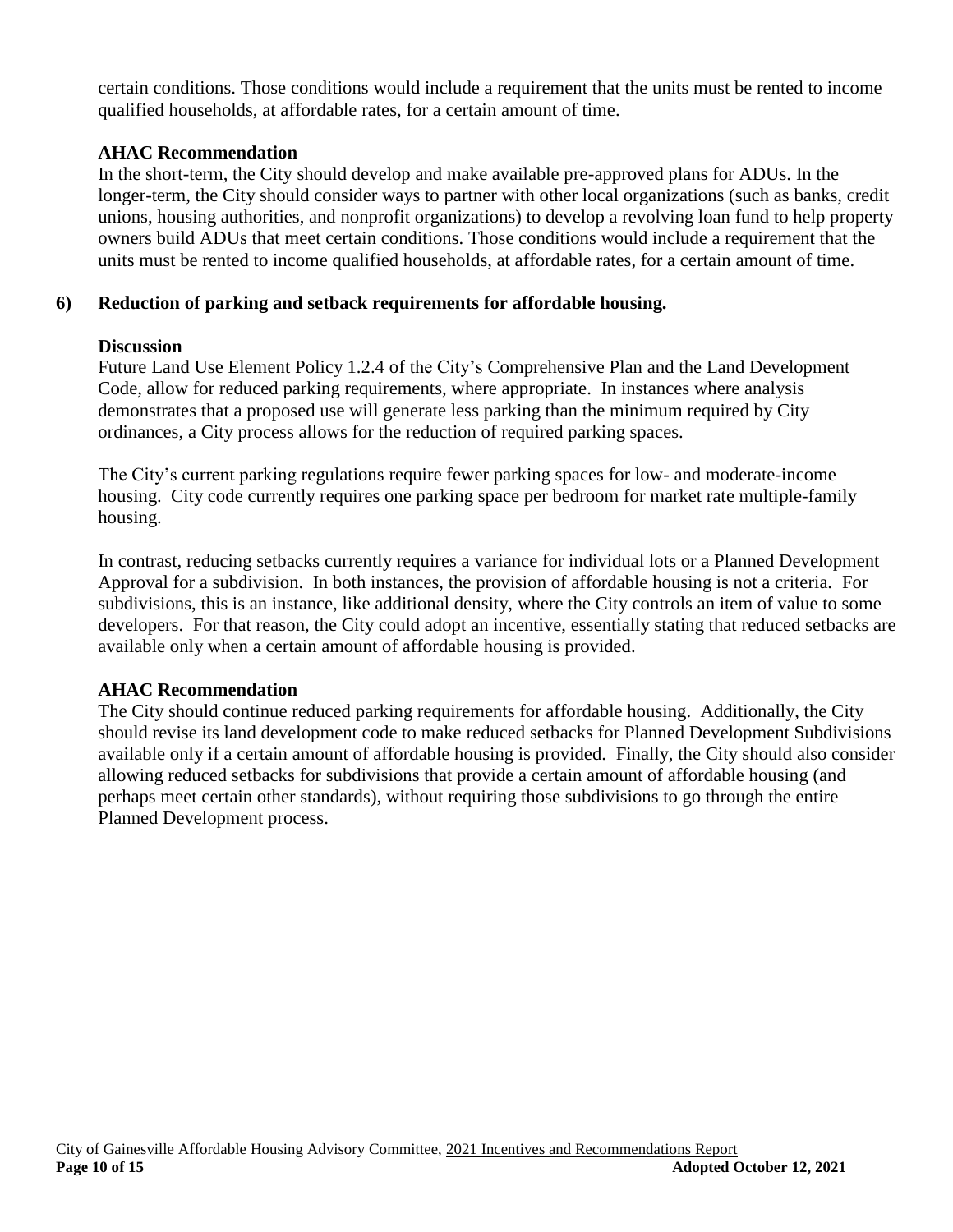#### **7) Allowance of flexible lot configurations, including zero lot line configurations, for affordable housing.**

#### **Discussion**

Zero lot line developments have no required setbacks on one or more sides. Consequently, they allow the use of a greater percentage of the lot. As a result, the allowance of zero lot line developments in appropriate locations can lower overall housing costs by reducing land costs.



In general, City regulations that

control the creation of subdivisions have little flexibility in terms of lot configurations unless an applicant incurs the additional expense of going through the Planned Development process. Applicants, however, may request that some subdivision requirements be modified for certain reasons. Those reasons are described in the code and currently include factors such as unusually steep topography. The code does not include the provision of affordable housing as a criterion for modifying subdivision requirements.

Again, this is one of the few instances where the City has some leverage to offer something of value in exchange for affordable housing. For that reason, the City could revise its land development code to make the provision of a certain amount of affordable housing one of the justifications for modification of subdivision requirements.

#### **AHAC Recommendation**

The City should revise its land development code to make the provision of a certain amount of affordable housing one of the justifications for modification of subdivision requirements.

#### **8) Modification of street requirements for affordable housing.**

#### **Discussion**

Many older City neighborhoods have thrived with narrower street widths, even including on-street parking and two-way traffic. Nevertheless, the width, design and materials of public roads and streets are regulated by the State and cannot be modified by the City.

There is, however, some flexibility within those regulations. Developers are encouraged to select alternative street specifications (including reductions in pavement widths) for all residential development, to reduce construction costs while benefiting the environment. Flexibility also exists for right of way widths, pavement widths, turn around dimensions, intersection curb radii, reduced curb and gutter requirements, etc. Modified street requirements, can reduce construction costs for all housing, including affordable housing.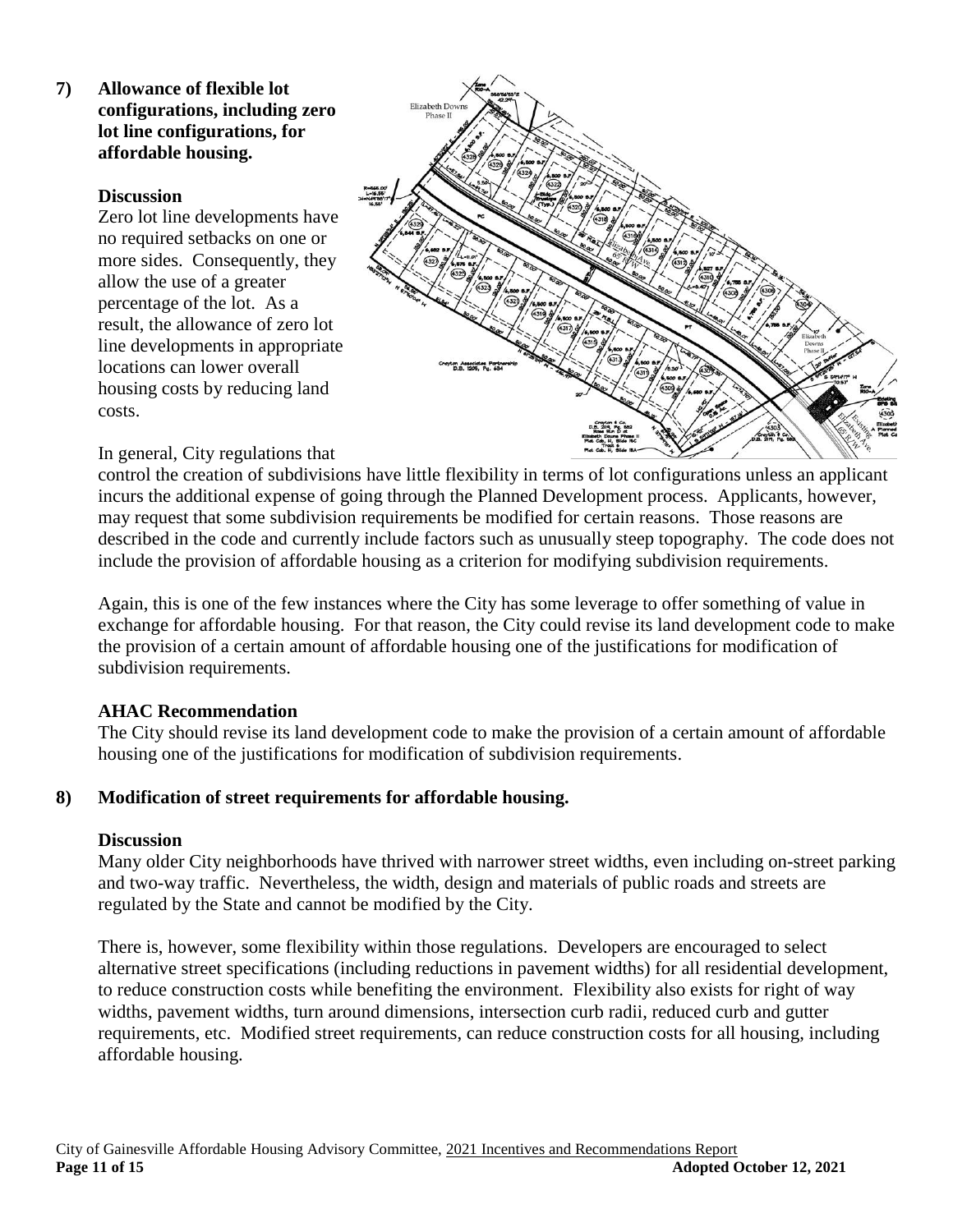#### **AHAC Recommendation**

The City should maintain its current street requirements which are consistent with State guidelines. Flexibility currently exists within the State's guidelines for addressing modified street requirements for affordable housing.

#### **9) Establishment of a process by which the City considers before adoption policies, procedures, ordinances, regulations or plan provisions that increase in the cost of housing.**

#### **Discussion**

The City has implemented an ongoing review of local policies, ordinances, regulations and comprehensive plan provisions that affect the cost of housing. Through this process, the City reviews new regulations to determine their potential impact on affordable housing. When appropriate and feasible, the City mitigates for negative impacts. As part of this process, the City reviews and evaluates zoning and other housing regulations to ensure that they do not limit housing opportunities for lower-income groups within the City. Petitions that regulate land use are required to include a fiscal impact statement regarding the impact of proposed development on affordable housing in the City.

#### **AHAC Recommendation**

The City should continue this review process.

#### **10) Preparation of an inventory of locally owned public lands suitable for affordable housing.**

#### **Discussion**

A Land Rights Coordinator within the City's Office of Capital Asset Planning and Economic Resiliency (CAPER) maintains an inventory of City-owned lands, including land that may be appropriate for residential uses. If those lands are not needed for another use, such as an infrastructure project, they are considered to be available for affordable housing. CAPER routinely shares that inventory with various City departments and with other governmental and nonprofit agencies that provide affordable housing.

In addition, as recommended in the City's Housing Action Plan, the Land Rights Coordinator and a Geographic Information Systems (GIS) Specialist in the City's Department of Sustainable Development have worked together to identify land owned by other public or private nonprofit agencies (e.g., the Alachua County School District, the University of Florida, or Santa Fe College) that is appropriate for residential uses and is within City limits.

#### **AHAC Recommendation**

The City should continue to maintain and update an inventory of locally owned public and private nonprofit lands suitable for affordable housing. In addition, the City should continue to share the inventory with other governmental and nonprofit agencies that provide affordable housing. As noted in the City's Housing Action Plan, in the future, the City should also analyze under-utilized private for-profit lands (e.g., some parking lots) to determine if they may be appropriate for residential uses.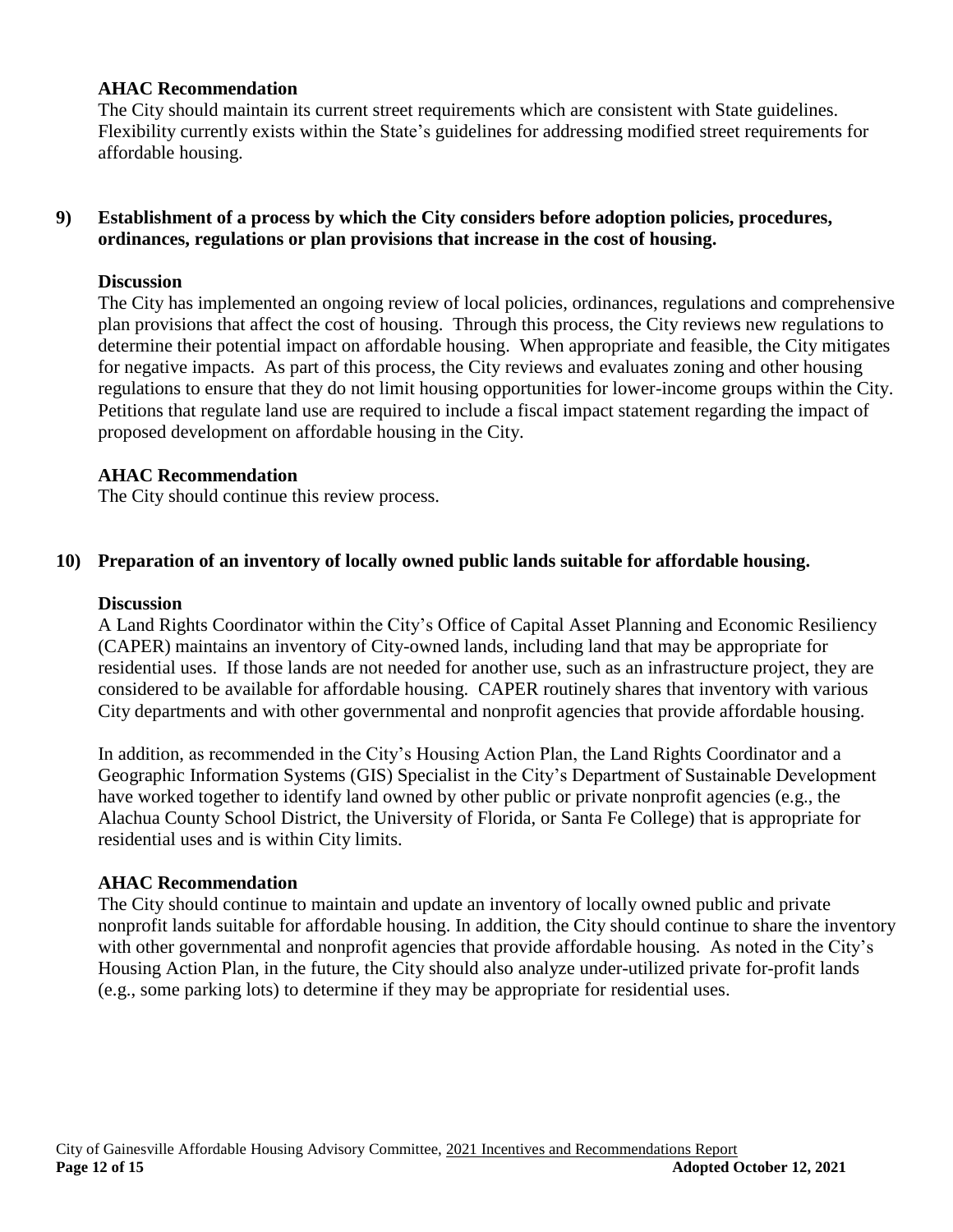#### **11) Support of affordable housing development near transportation hubs, major employment centers and mixed-use developments.**

# **Discussion**

The following objective and policies of the Future Land Use Element of the City's Comprehensive Plan encourage, support or require affordable housing near mixed use and employment centers:

- Objective 1.4
- $\bullet$  Policy 1.4.1
- $\bullet$  Policy 1.5.7
- $\bullet$  Policy 4.1.3
- Policy 4.3.4g.6 (Plum Creek)
- Policy 4.3.6a.4 (Butler Development PUD)

Additionally, review of the City's Future Land Use and Zoning Maps indicate that residential zoning often is located near bus routes, major roads, mixed use areas and employment centers.

# **AHAC Recommendation**

Continue to support affordable housing development near transportation hubs, major employment centers and mixed-use developments.

# **IV. Additional Recommendations**

# **1) Consider Employer Assisted Housing Programs**

#### **Discussion**

The City's Housing Action Plan suggests that the City of Gainesville can work with the University of Florida, UF Health, Santa Fe College, North Florida Regional Medical Center, Alachua County Schools, and other large employers to create an Employer-Assisted Housing (EAH) Program to support workforce housing for low- and moderate-income employees. An EAH Program could include a broad partnership with developers, lenders, and other  $501(c)(3)$  housing organizations to help promote and administer the program. Employers could offer their employees a payroll savings matching grant that could go along with the City's down-payment and closing cost assistance to help overcome the initial barrier to homeownership. They could also offer rental assistance or security deposit assistance to their employees. Other options for EAH programs include gap financing, land donation, or simply sponsoring homebuyer education and counseling services for employees.

The HAP uses Washington D.C. and Howard University as an example of a City and a large employer working together to develop a mutually beneficial project. The HAP specifically mentions Trellis House, a large mixed income housing multi-family housing project, located near campus

# **AHAC Recommendation**

The City should consider reaching out to other large employers to discuss the pros and cons of EAH; and share information about how to build affordable housing and/or subsidize access to affordable housing for income-qualified employees.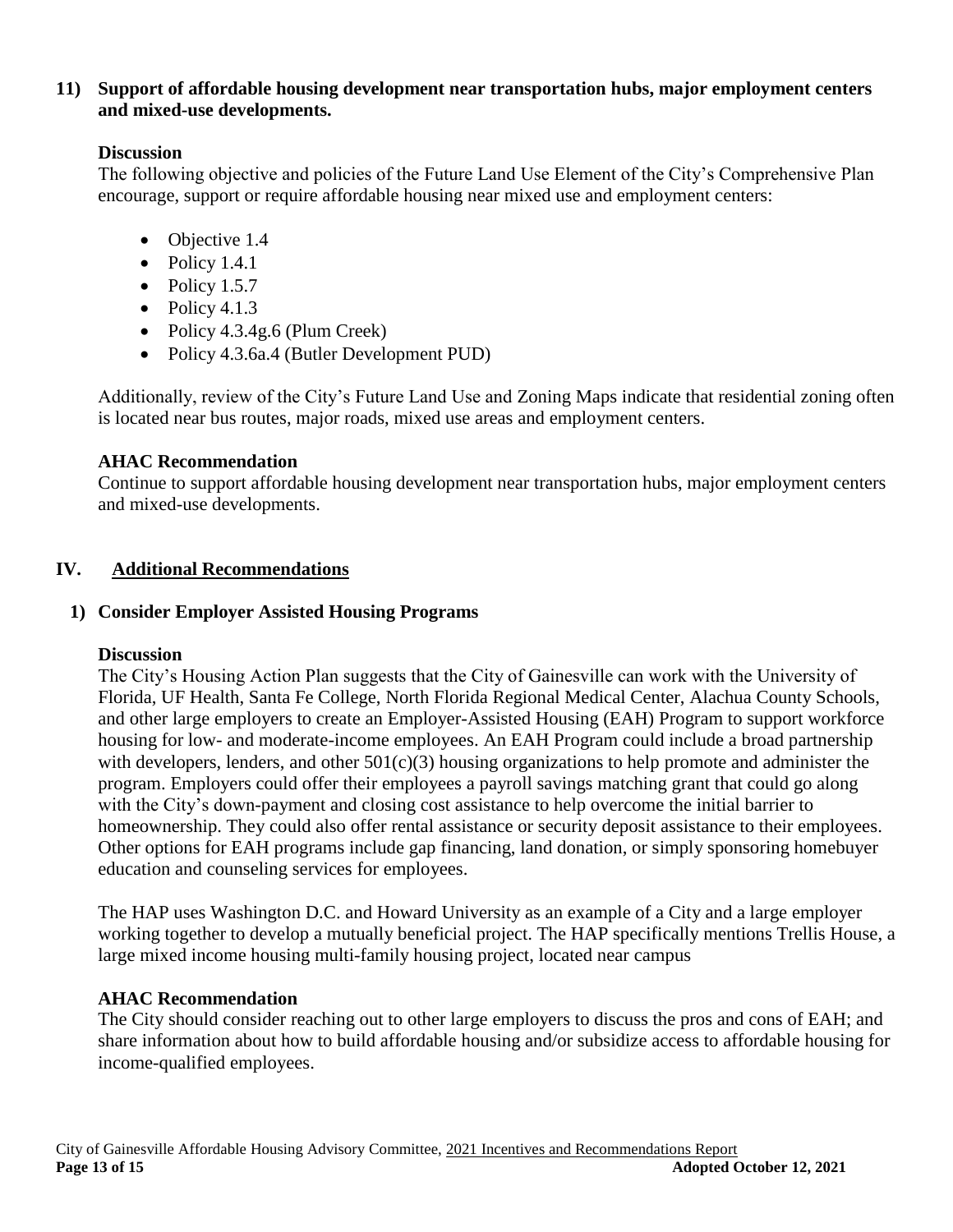#### **2) Facilitate Homeowner Repair Program**

#### **Discussion**

The AHAC received much public input, and has personally observed that many owner-occupied homes are not taking advantage of the City's Homeowner Repair Program. Residents and staff have cited several reasons for this (including lack of awareness of the program, lack of computers for online applications, fear of potential liens on the property, and others).

#### **AHAC Recommendation**

The City should consider different ways to reach this specific market. This could mean meeting people where they are, or "on their own turf." More specifically, the City should consider asking neighborhood institutions like churches, community centers, and neighborhood associations for help in reaching potential home repair recipients.

#### **IV. City Commission Consideration**

The AHAC will submit this report to the City Commission on November 4, 2021.

#### **V. Attachment**

1. 2021 HUD Income Limits